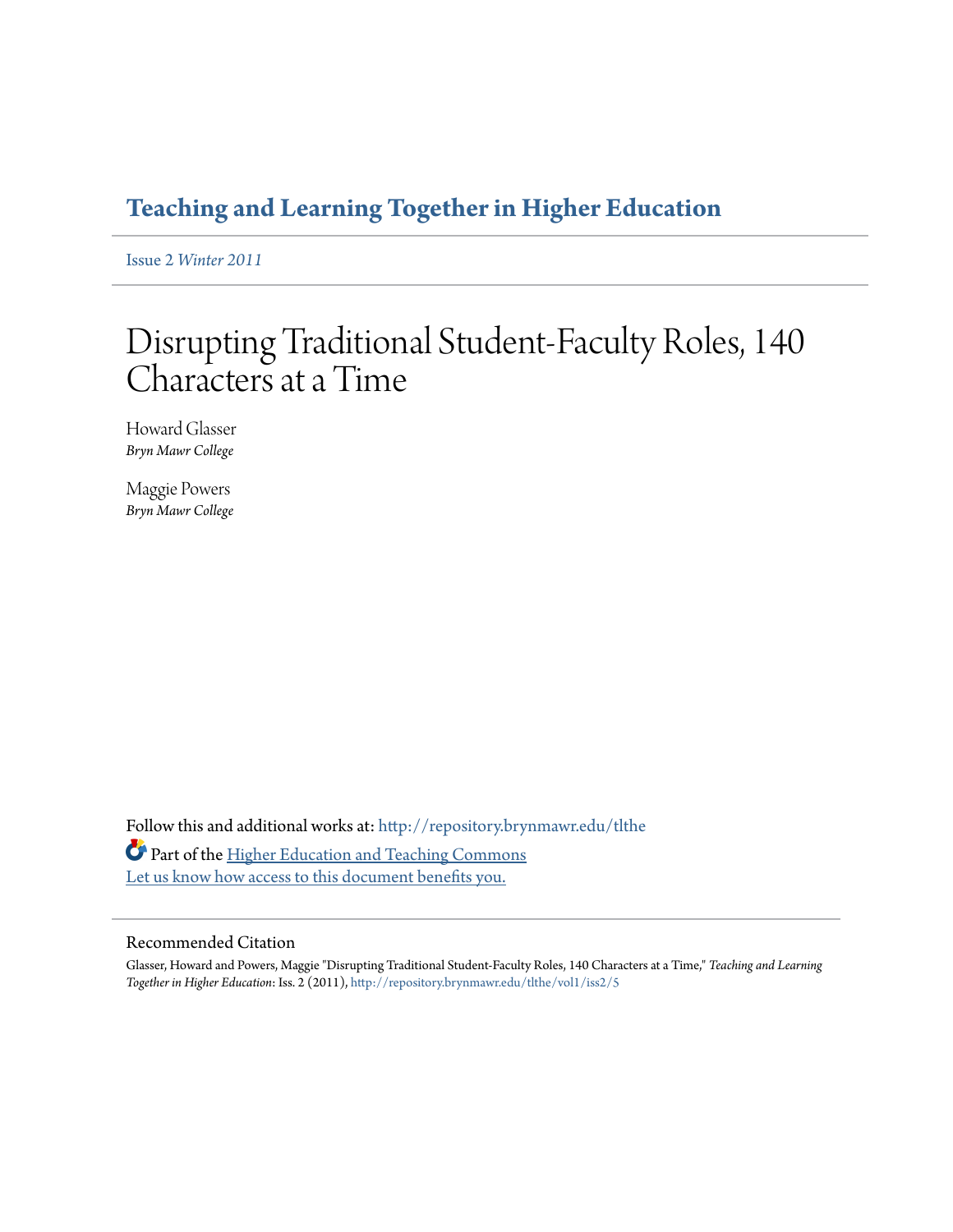### **DISRUPTING TRADITIONAL STUDENT-FACULTY ROLES, 140 CHARACTERS AT A TIME**

**Howard Glasser and Maggie Powers**, *Bryn Mawr College*

#### **Introduction**

There were two opposing views of technology that we – a new faculty member and a senior at the same college – frequently heard expressed at our liberal arts institution: the first, that technology adversely affects student-faculty interactions because it tends to endorse more distanced exchanges that further separate students from faculty, and the second, that technology can bring students and faculty together, encouraging communication and collaboration, allowing for a new and more productive student-faculty dynamic. At the start of the 2009-2010 academic year, neither of us fully agreed with either perspective. We enjoyed and used digital technologies in our personal lives and some areas of our teaching and learning, noting that such resources allowed for more social and professional connections with people around the globe, but we also thought face-to-face exchanges were the best means of developing close relationships between students and faculty. And we both acknowledged that we had not considered how or if such technologies could impact what it meant to be "faculty" or "student;" however, our experiences with Twitter that year highlighted for us ways such technologies can dramatically affect the roles of faculty and students, disrupting our initial understandings of the terms "faculty" and "student." Neither of us began using Twitter with thoughts that it would challenge these labels themselves and the roles associated with them, and yet our experiences with Twitter, especially in our work related to education courses and content, have led us to reconsider the appropriateness of these labels and the boundaries they imply.

Positioned as "faculty" and "student," by the institution and many of the people and groups with whom we interact, we have experienced traditional student-faculty roles in numerous exchanges. These roles involve hierarchical positionings in which faculty are the primary or sole experts in a course, leading or facilitating classes, often determining lessons, creating assignments, and evaluating student performance. Conversely, students are disempowered relative to faculty and are often told what to do, expected to meet faculty members' expectations, and accept faculty members' decisions about a variety of things, including assignments, grades, and what views and ideas are (most) valued in the course. Both faculty and students often accept these roles, establishing and reinforcing hierarchical structures that can create dissonance in their interactions. Traditionally, while embodying the student role, open and frequent communication between students and faculty is neither encouraged nor accepted, and those assuming the faculty role often feel pressure to interact with students solely or primarily within sanctioned and formalized academic times and spaces. It is these roles, and the constructed boundaries that define them, that were disrupted through our experiences with Twitter. We found that Twitter radically altered our roles, positioning traditionally-defined faculty and students as commensurate learners and collaborators.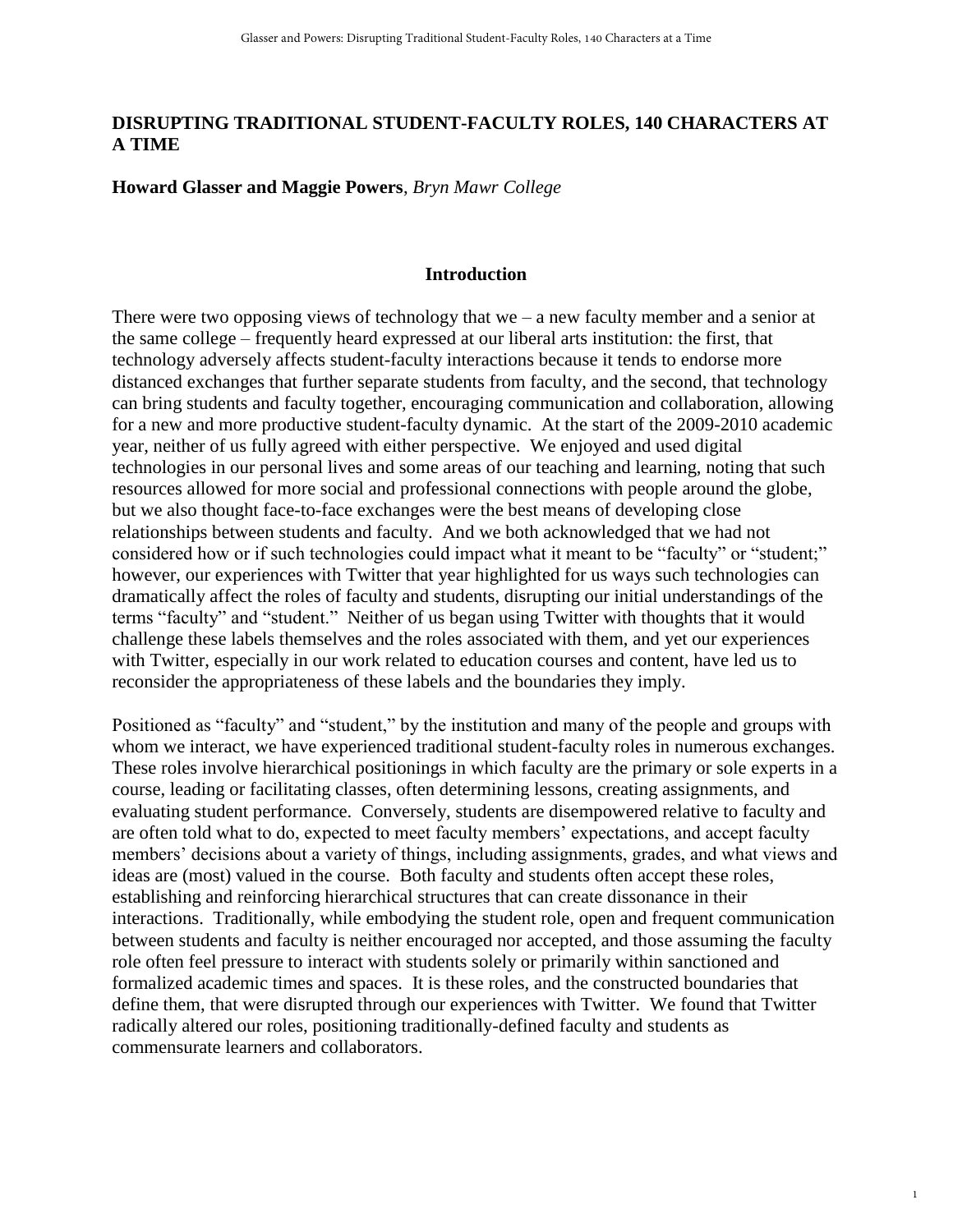Twitter is a microblogging service that allows users to send brief posts, often called "tweets," of up to 140 characters directly to people who elect to receive those updates (i.e., their "followers"). When one person "follows" another user, it means that that individual will receive the tweets that the "followed" user sends. Many times tweets contain links to websites, pictures, polls, or other online destinations and these tweets can be part of threaded conversations around a question or topic, possibly denoted with specific hashtags (e.g., tweets marked with the hashtag "#edtech" tend to focus on issues related to educational technology).

Both co-authors joined Twitter in spring/summer 2009, for slightly similar reasons. Howard, the faculty member, joined Twitter shortly after being hired as a Postdoctoral Fellow in Science Education at his current institution. He was drawn to join Twitter because of his growing curiosity arising from the press the service had received and his developing awareness of ways Twitter could be used in teaching and learning (e.g. Smith, 2009). He was interested in exploring new resources that might help meet certain course goals, such as developing a class community and allowing for more real-time discussions outside of scheduled face-to-face class meetings. As a result, he started a Twitter account in March 2009, several months before the start of the fall term, and began tweeting and seeking additional information to explore the service and ways it could possibly be used in his course. Within two weeks of creating that initial account for himself, he created a second Twitter account that he planned to use specifically with and for his class. He thought he would keep the original account for personal use and a second one for use with his classes. This separation would enable him to more easily separate personal and professional tweets, supporting a traditional division between students and faculty.

Maggie, the recent graduate, minored in Education and spent much of her undergraduate career discussing issues of education and educational technology. She began exploring Twitter after she became intrigued by the contrasting reports she was receiving from undergraduate peers about how Twitter was "useless," compared to the more positive stories she was reading (e.g. Ambinder, 2009; Huppke, 2009; Jayson, 2009) regarding the potential for networking and interpersonal exchange through the service. As someone interested in discovering innovative modes of education and comfortable investigating new technologies, she independently created a Twitter account in July 2009 to better understand the possible merits or drawbacks of microblogging. Initially, she expected (and therefore experienced) Twitter to be just another social media space (similar to Facebook) in which to share personal updates with a select group of friends. The site did not immediately appear to have significant pedagogical merit or to encourage multi-directional dialogue with other users.

As the academic year continued, both of us, faculty and student, were introduced to various ways Twitter was used and we experimented with ways it could be applied in our courses and lives to meet academic and personal interests. It was through these explorations that we began to experience what we termed "productive disruptions" to our "faculty" and "student" roles. These disruptions challenged the hierarchical divide between these traditionally-defined roles and led us to both witness and experience more collegial and reciprocal interactions between "faculty" and "students," which allowed us to engage as equal partners with faculty and students alike in various exchanges of knowledge, skills, and ideas, at times taking on or sharing a role that was not traditionally "ours." Twitter allowed for, and encouraged, practices that supported students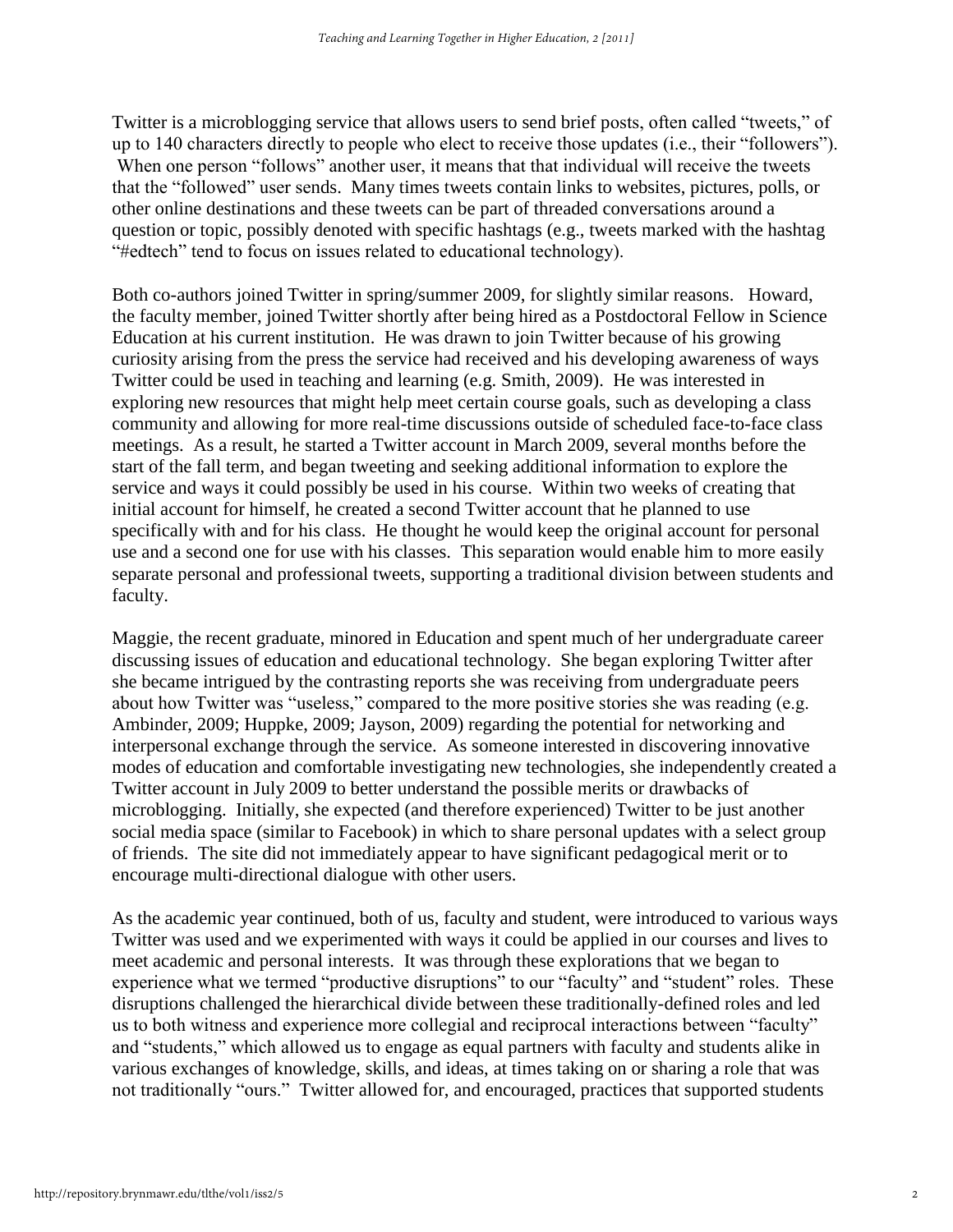in finding more people outside academic classes who had knowledge and experience about specific topics and the service pushed students to initiate and join dialogues with these people expanding class interactions far beyond the traditional realm. We found that these practices disrupted traditional roles for faculty and students, leading them to become fellow collaborators and learners with each other and members of a wider community.

The sections below will discuss our experiences with Twitter in greater depth. We decided to have Howard present his reflections first because he joined Twitter first (i.e., before Maggie) and not because he, as a "faculty" member, assumes an institutionally higher role than Maggie, a recent college "student." The "Discussion" that follows will focus on an experience Howard and Maggie shared through Twitter to highlight how we, as two people who assumed separate traditional roles as "faculty" and "student," experienced more collegial and egalitarian roles that we have labeled "learner" and "contributor" through this service. More details about these roles and our experiences will be provided below.

# **Our Experiences**

## **Howard's Reflections as a "Faculty" Member**

As indicated above, I started the academic year as a faculty member who was fairly new to Twitter, although I had experimented briefly with it the spring and summer beforehand. Although none of my colleagues in my program actively used Twitter for personal or professional ends, I thought it had the potential to meet some course goals and decided to introduce it in a fall course that concentrated on issues in math and science education. The course examined perspectives related to teaching and learning math and science and as stated in the syllabus, I thought Twitter could help "[1] Further develop ourselves as a community…[2] Continue (or start) conversations outside the times allotted for class meetings…[3] Maximize teachable moments…[4] Enhance certain writing skills…and [5] Enhance reflective thinking and metacognition." Each of these goals was accompanied with a more detailed explanation of my reasoning such as "[3] Maximize teachable moments. Typically, it is difficult to teach in context because courses often seem to happen "outside" many other events that have relevance to course discussions. Twitter has the opportunity for us to engage in more teachable moments in context." These explanations were accompanied with in-class discussions of how Twitter could provide opportunities for addressing each goal. My syllabus similarly explained,

I do not want Twitter to simply be another tool in promoting a teacher-centered class…It's another opportunity for everyone to get more experience talking about these issues and connecting with things outside our classroom space…Twitter is an experiment for me as an instructor, and it can serve as a model encouraging you to consider using novel approaches in your classrooms. Some things will be more successful than other things, but you should be able to learn something from each experience. Oftentimes, things need tweaking more than total junking. I debated mandating a certain number of tweets per week or establishing some rotation for people to assume responsibility for keeping things active through Twitter…I've decided to primarily see how things develop through our use of Twitter. I do not want you to feel compelled to tweet obsessively, but would like everyone to give it a try, as part of your participation in this class. This plan might be revisited later in the term, but please post things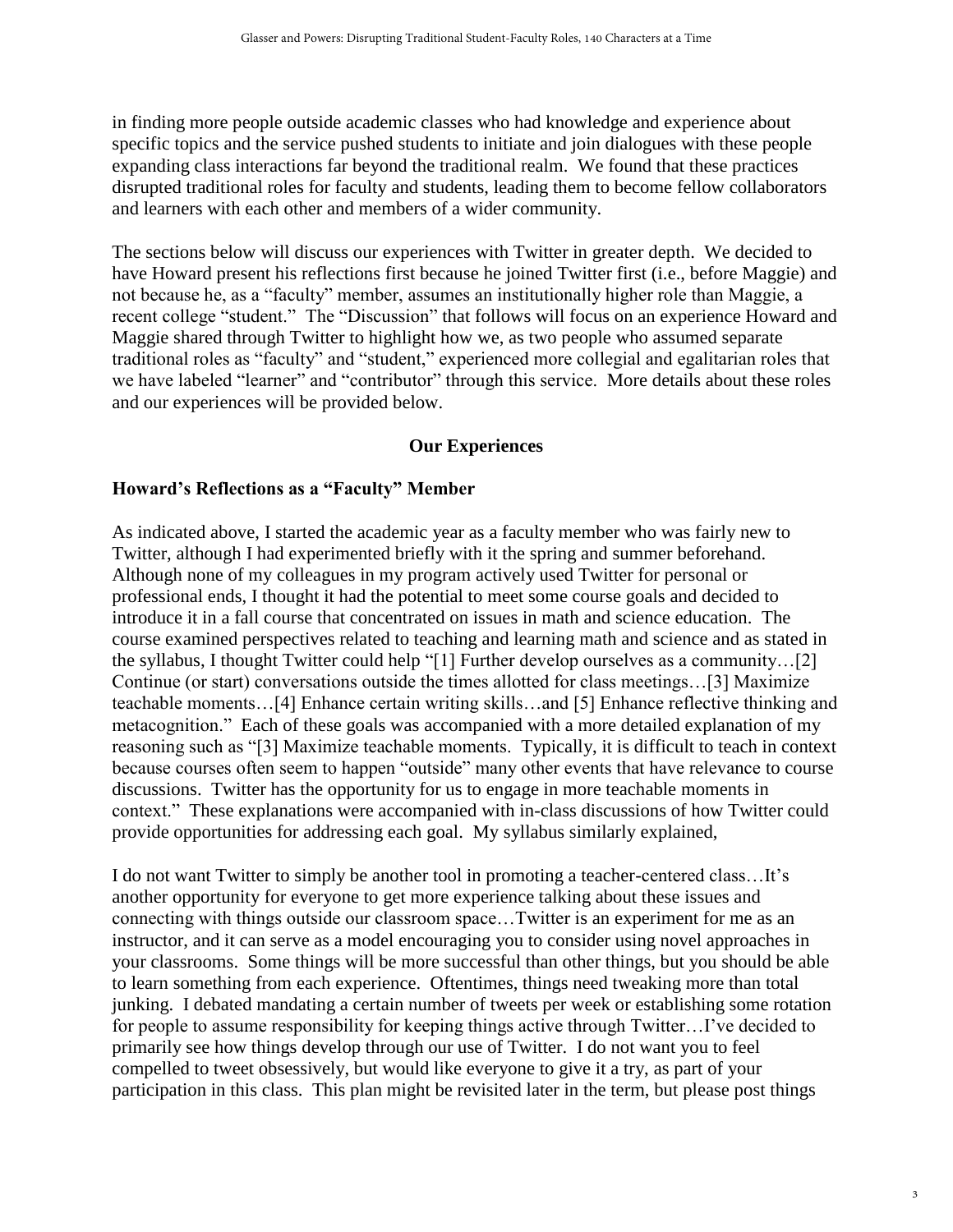about readings, placements, and more as we consider what form our Twittering takes in this course.

As a result, there were few specific requirements surrounding the use of Twitter in this class. I was still relatively new to the service and hoped and expected students, as "digital natives" – people born after widespread implementation of digital technology and therefore presumed to be "native speakers" of the digital language of computers and the Internet (Prensky, 2001) – to experiment along with me in exploring ways Twitter could be used. While some students quickly expressed unhappiness with Twitter and discomfort with the service, often claiming it was unnecessary, not "cool," and redundant (i.e., did the same things as Facebook but had less functionality), other students spoke more positively about the service and began using it to interact with me, other members of the class, and members of a larger community of people and organizations who shared some of their personal and academic interests. These students began finding ways Twitter differed from other social media, such as Facebook, in that it allowed for more communication with people who need not be their "friends" but who merely shared related interests. The community with which they dialogued shifted from a geographically close community of people who were on the same campus or in the same class to affinity groups that formed around shared interests.

In the section below, Maggie will discuss her experiences with Twitter from her initial position as a "student" and how those experiences impacted her role in a variety of interactions. As for me, I started the term with two Twitter accounts and split my attention between them. My original account was for personal use and I used it to tweet with friends, colleagues, or other people on Twitter; these messages included ones that did not consistently relate to the exact focus of the course (e.g., I sent tweets to columnists or friends about sports) and the second account was primarily for tweeting with and to students and for sending general messages about information related to the course, such as links that overlapped with course content. I thought this division would be good for me and my students but I soon found that separation unnecessary and in conflict with my stated goals.

I would occasionally send the same tweets to both accounts and some tweets only to one account. But I found that I wanted to share the education-related messages with members from my personal network, including my friends (some of whom were professionally and personally interested in these topics), and I felt that tweeting about some personal interests or links was appropriate for members of the class too. While including members of the class in long emails to friends would obviously have been inappropriate, these were 140-character blasts that provided more insight into who I was as a person (including who I was as an academic) and further humanized me to the other members of the class. Such messages seemed to bridge gaps between us (i.e., me and "them") as they began responding to these messages and interests, and they similarly posted more tweets about their interests and ideas, including academic perspectives relating to course content. As a result, these exchanges further opened up academic (and personal) dialogues among members of the class.

Over time, I noticed that my identity as represented through Twitter changed as elements of once separated professional and personal identities and accounts became blended. I slowly shifted to using the second account – the one initially created for my class – to send all tweets, and I asked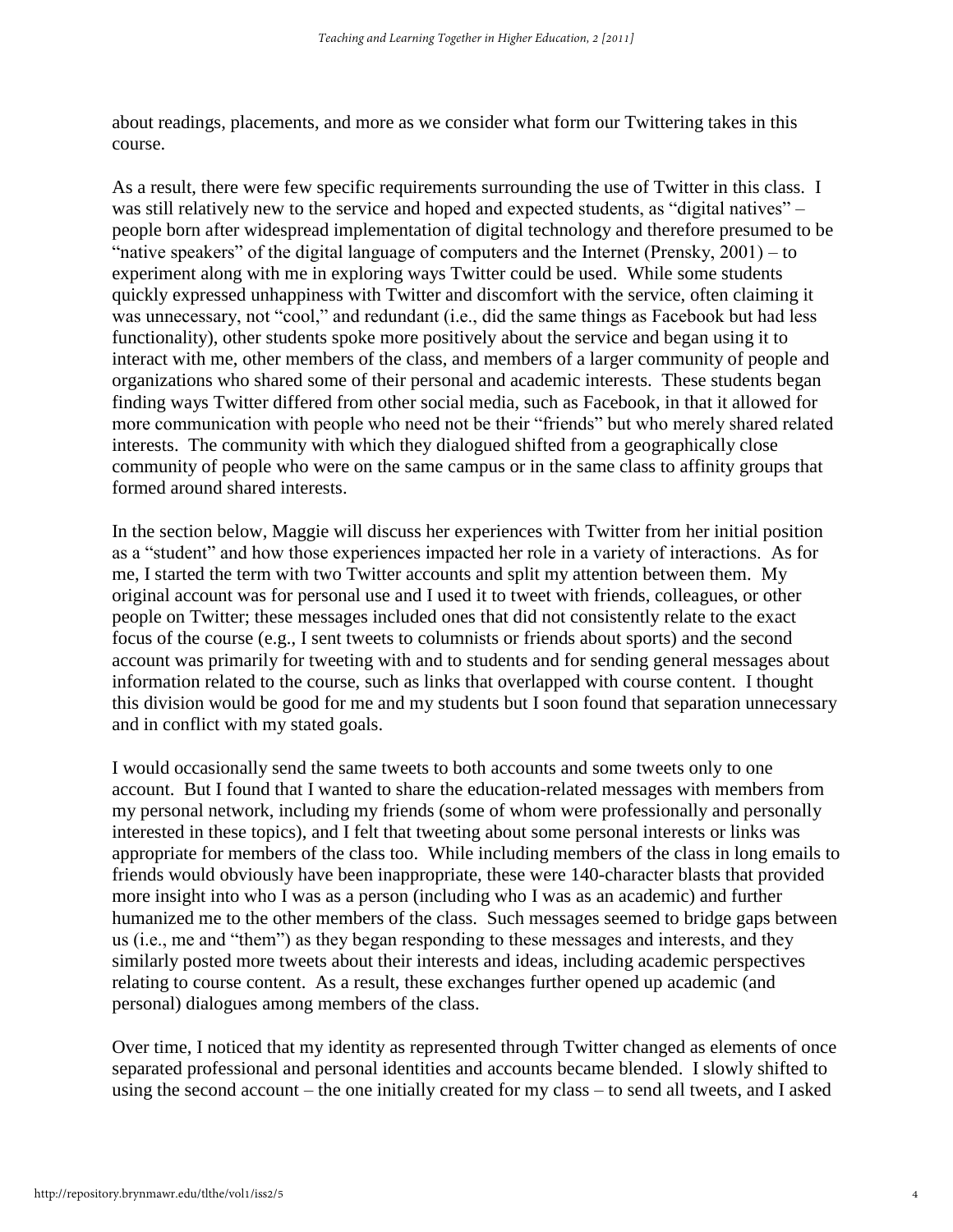the current followers of my now-defunct "personal" account to follow me at what had now become one blended, unified account that merged multiple communities and Twitter lists. These changes arose as my identity through this service became more blended and the traditional student-faculty dynamic was disrupted by a more radical view of student-faculty roles, rendering the artificial barrier of a separate account "just for students" unnecessary. As a result, the service provided a forum for more egalitarian exchanges in which all members of the class (and other people) began to converse about a variety of topics as equals. We started to learn and share more about each other around multiple issues and interests, and these digital exchanges carried over into face-to-face exchanges. These face-to-face conversations often included and built upon messages, polls, and links sent through Twitter, and in turn, these conversations were often continued through subsequent dialogues through the service.

I began to find that Twitter provided a space for me and other members of the class to speak more as equals with diverse interests and thoughts, and within this space I found myself transitioning from faculty member to colleague and co-learner as class members participated in new and different learning communities and dialogues. These experiences shifted my understanding of what it meant to facilitate or lead a course, as I saw students take on new, authoritative empowered roles in this online space and subsequently assume more empowered roles in exchanges with me and other people. For example, students had great freedom in proposing projects they wished to pursue and they continued pursuing conversations and topics that interested them after the course ended. So when one student was asked to design a new health curriculum with people at a school, she used Twitter as a space to converse with current practitioners, as well as other followers, about what they thought teenagers should know about the human body in a health course. While health education is part of science education and is an area I supported among members of the course, I do not consider myself very knowledgeable of this field nor have I explicitly taught health education before. Twitter enabled this student to easily pursue this work even when I, the traditionally-defined "expert" in this course on math and science education, could not supply first-hand experiences or resources. She used the service to seek other people with personal and professional backgrounds in this field and I contributed to these conversations when I felt I had ideas, questions, or comments to share but felt less of a need to start or lead the developing discussions. As a result, Twitter helped shift my role from that of a traditionally-defined faculty member in a number of ways and Maggie's section below, explaining her experiences and reflections on her use of the service, will further discuss ways she saw Twitter impacting her understanding of her initial "student" role.

### **Maggie's Reflections as a Recent College "Student"**

When I first began using Twitter, I started as just another "student," someone interested in exploring this new service for the communication and networking potential that everyone seemed to be talking about. I joined Twitter with a personal interest in exploring the service more deeply and thinking about the potentialities for collaboration and networking with a new, virtual community but I did not expect to be breaking down any traditional student-faculty dynamics. Instead, as described earlier, I mostly viewed Twitter as simply one more social media space where I could send out personal status updates, similar to Facebook. The main differences I initially saw with Twitter, compared with other social media I had explored, included the extensive amount of information I was receiving from reading other tweets and the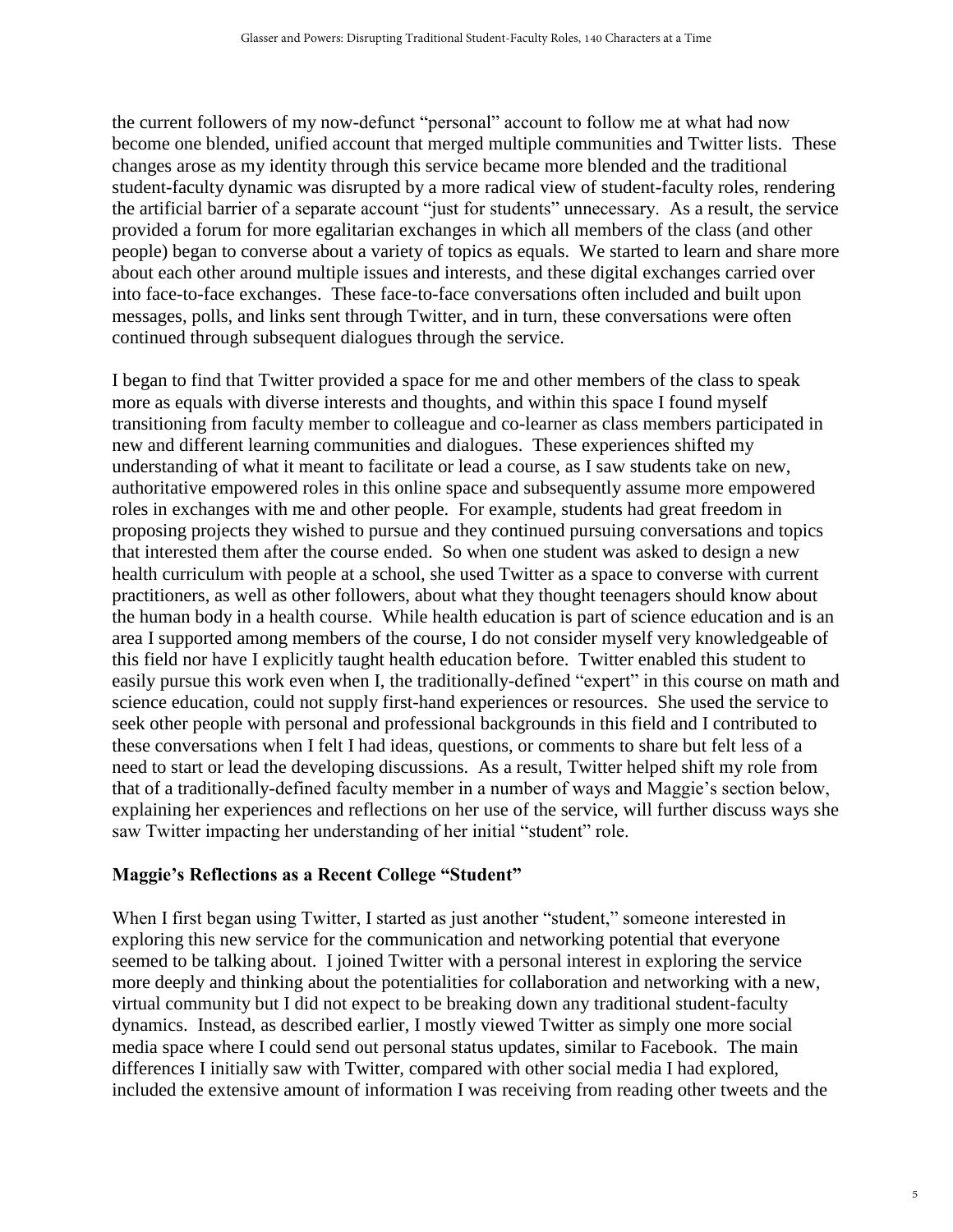subtle shift in how I expressed myself in 140 characters. I initially used Twitter for shortened Facebook status updates; however, unlike other social networks, as I began establishing connections to more people beyond just my friends and also began to follow strangers – primarily educators – who had interests that overlapped with my own, Twitter increasingly became a source of current events and knowledge for me. It became a reliable service for seeing an aggregated list of not only general news topics but of topics I had personally selected as relevant and meaningful to my own learning goals.

This unique difference was what pushed me to continue exploring the service, and I increased both the number and the types of people and organizations I was following. More importantly, I began to enter into discussions and dialogue with these people. As I started communicating with Howard and other faculty who were using Twitter in a more dialogical fashion, and who were modeling a more interactive type of conversation (i.e., asking questions or tweeting links to thought-provoking articles), I began to notice changes in the way I engaged with others and expressed myself through Twitter. I started to realize that I could be both an engaged and engaging user of Twitter in the same way other educators who embodied the traditional faculty role were and that I was not limited to actions that might have seemed more appropriate to my student role. With this realization, my use of Twitter expanded and my learning community was redefined to include a wider range of people in educational institutions around the globe. This learning community grew as I found additional accounts that had profiles and tweets that related to my interests. To find these accounts, I tried a variety of approaches, including reviewing the accounts that the people I followed were currently following. Similarly, when people I followed, or conversations in which I engaged in, included contributions by, or mentions of, other accounts I would review them and often follow them if their interests related to my own. As I began following more accounts, more people (probably through similar actions) began following me and my learning community grew. Within their unique educational settings, these new people in my community assumed a variety of institutionally-defined roles such as teachers, administrators, and students. Some of them were basic informants for what was going on in the world and the fields that interested me, such as early childhood education and educational technology, and some became colleagues, friends, or both-but they all became people in my "personal learning network," a term I found many Twitter users employ to describe the network of people with whom they interacted to seek advice, collaboratively develop ideas, and learn about new resources.

Expanding my Twitter followers meant that my community extended beyond my campus to include people and organizations who approached concepts and conversations from a larger array of geographic, professional, and experiential positionings. Prior to this experience, my formal educational experiences primarily consisted of exchanges among people in my classes and the occasional guest speaker. As I spoke more regularly with my ever-growing Twitter community, including college faculty who used the service, I developed deeper connections with them through blending personal and academic exchanges. I found that I was not bound by traditional "student" or "faculty" roles and instead discovered that both I and the people I was dialoging with took on student or faculty roles in the virtual space. This redefinition occurred, in part, through the acknowledgement I received as an equal contributor to discussions and these interactions established me as a co-collaborator and an equal, someone who had valuable thoughts and experiences to contribute and with whom information could be shared and ideas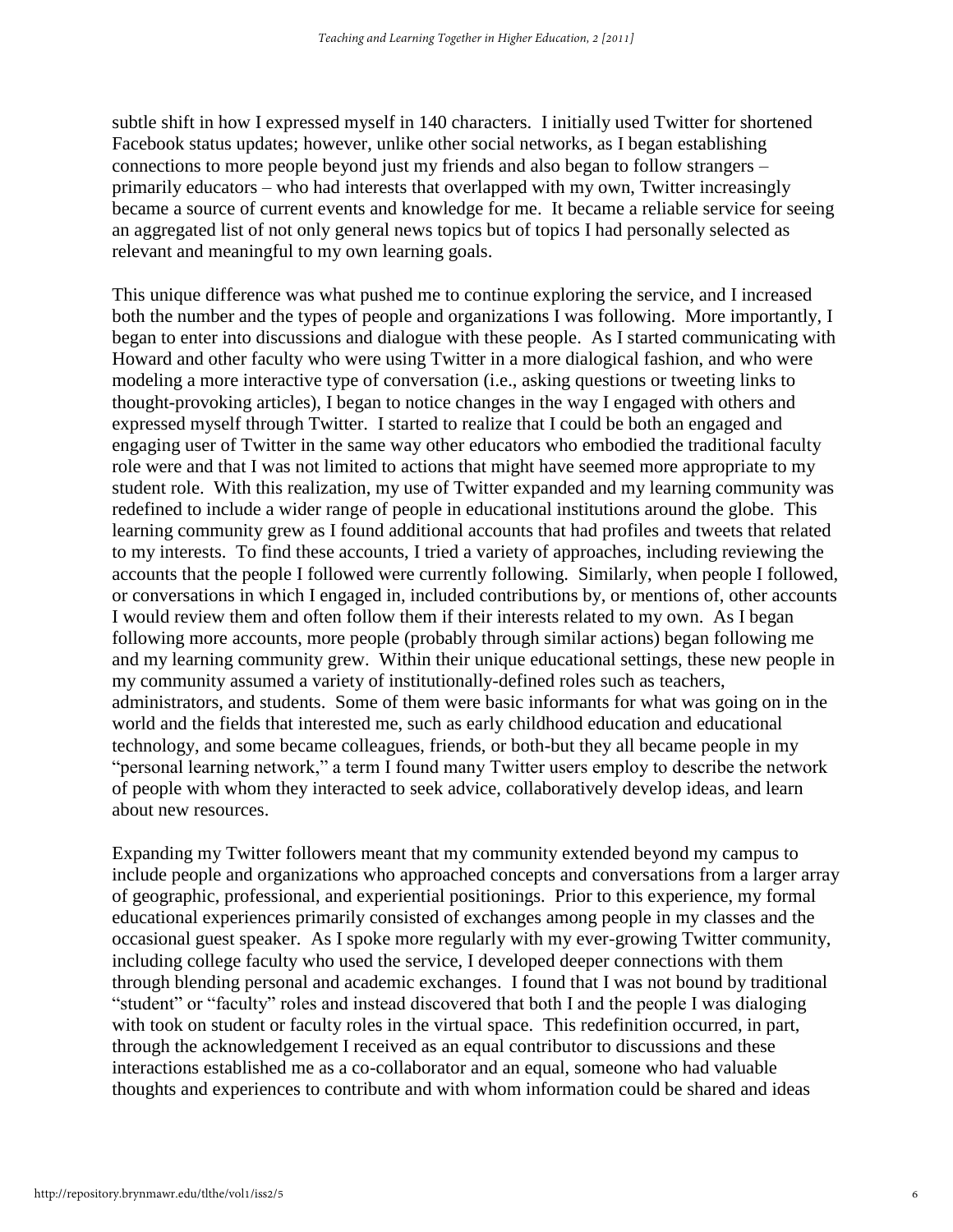discussed. Assuming this new collegial role was different for me and further motivated me to use these experiences as occasions to discuss and reflect on how a service like Twitter could open up opportunities to break down traditional student-faculty roles.

Through these reflections, I realized that my involvement as a respected voice provided positive feedback and reinforcement about the value of my contributions and led me to feel further empowered to direct conversations, develop and explore ideas with a diverse array of people, and pursue interests that were self-directed as opposed to imposed externally from faculty. These experiences allowed me to envision and enact new practices of dialogue and authorship that disrupted my traditional "student" role. The ability to converse, share, and exchange ideas with fellow Twitter users/educators who were open and interested in redefining their own roles as "faculty" within the virtual space we shared and beyond was also critical to this redefinition of my "student" role. This reciprocity created a mutually reinforcing cycle of redefinition and development that encouraged participants in the exchanges to be willing to learn from the other participants and to cross new boundaries in terms of how we could interact with one another.

### **Discussion**

Through our use of Twitter, we – Howard and Maggie – both experienced productive disruptions to traditional student-faculty roles. We felt that the service provided a space and means for us to connect with people who assumed similar or different institutionally-defined positions in new ways that challenged hierarchical divisions and led to more egalitarian exchanges. As a member of the "faculty" at this college, Howard found that Twitter enhanced his class' community – as manifested through both digital and face-to-face exchanges – and observed the students taking more active roles in initiating or continuing discussions. Maggie's experiences with Twitter from the role of a traditionally-defined "student" mirrored Howard's, and she felt further empowered to start and direct conversations and investigate ideas with a variety of people who assumed a diverse array of positions in areas of education and other fields of personal interest. Additionally, she saw this service providing a more equal playing field for her to engage in these conversations as people's responses to her were based more on the quality and integrity of her ideas, comments, and questions and less on her status as a "student." Through Twitter, we found a flurry of ongoing and engaging conversations related to education topics and we met other Twitter users who willingly engaged with us as equals and who placed less emphasis on our stated "roles" than either of us were used to experiencing in face-to-face exchanges.

Along these lines, we want to discuss one joint experience we had through Twitter to highlight ways we, as people who were often identified as assuming traditionally-defined "faculty" and "student" roles, experienced different roles through this new service. As the spring term continued and we both further explored Twitter, Maggie became aware of regular hour-long education-related conversations that took place through Twitter, including a fairly popular one called #edchat. She told Howard that anyone interested in talking about education was free not only to participate in these conversations, but also to vote in the weekly polls that decide what topics and questions would be discussed that week. Full transcripts of the conversations were archived and people could retrieve and review them any time afterwards (More details about #edchat can be found at [http://edchat.pbworks.com/\)](http://www.google.com/url?q=http%3A%2F%2Fedchat.pbworks.com%2F&sa=D&sntz=1&usg=AFQjCNHyYG2ig7GyG6g3jsME4KAiJMdINA). Maggie thought it could be an exciting, empowering, and thought-provoking way to talk with, and listen to, others interested in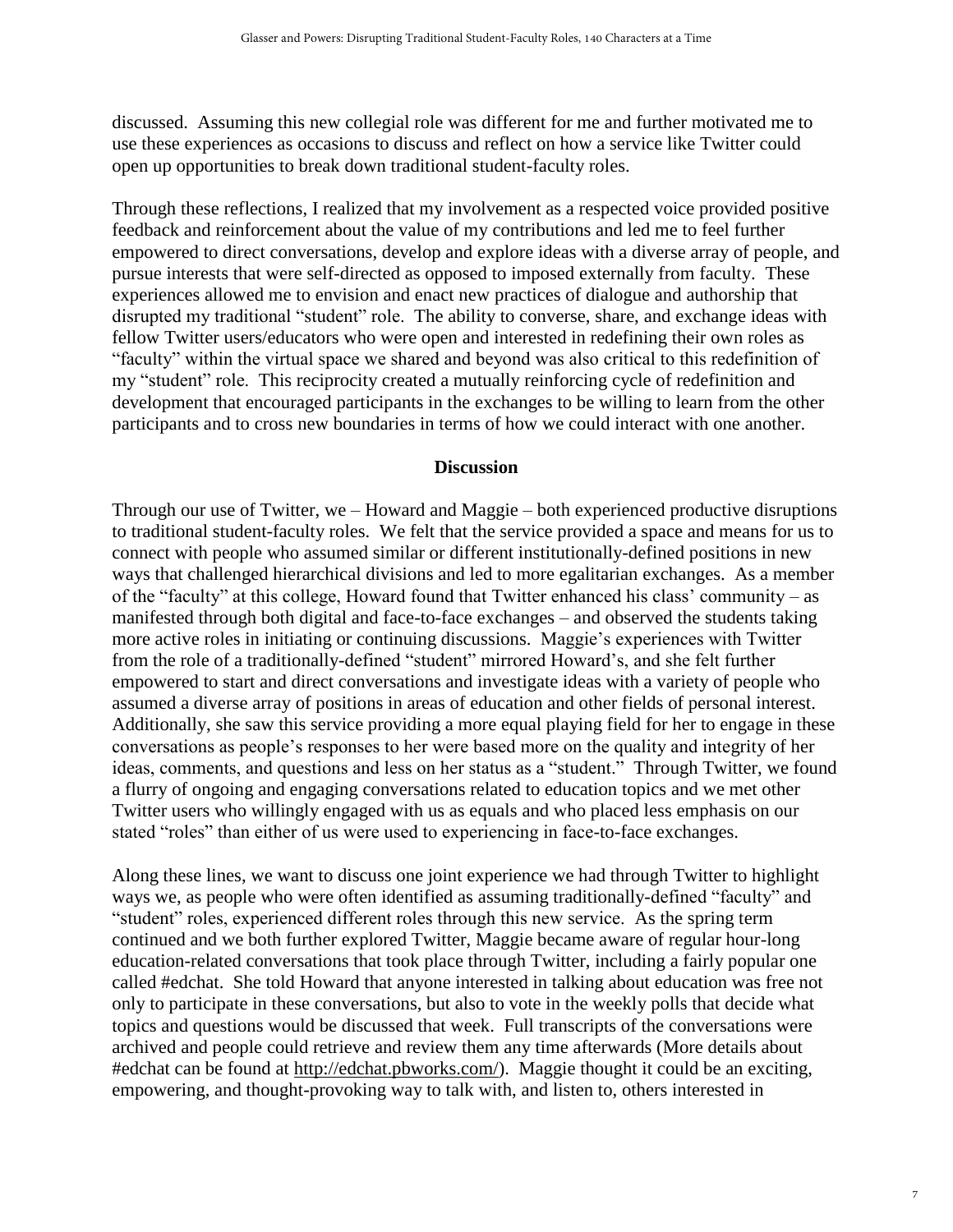education issues. Howard was interested and wanted to learn and experience this virtual dialogue and these exchanges, which were said to connect educators from a range of geographic locations and professional experiences. We decided to participate in our first #edchat together so we could assist each other if/when technical difficulties arose, and so we could collaborate beforehand, during, and afterwards about our expectations, experiences, and reflections.

When the next #edchat arose, we participated in this digital dialogue around the question, "How can professional development stimulate education reform?" Through the ensuing exchange, we engaged in conversations with people whom we had never met, or spoken with, before. We shared ideas, asked questions, and learned more about different perspectives. The other #edchat participants seemed to treat both of us similarly, as equals to each other and to themselves. As a result of these conversations, our online networks and communities grew as more people began reaching out to each of us outside of the #edchat conversations for ideas and input. Instead of acting – and being treated – as "faculty" and "student," we found ourselves becoming valued participants in intellectual exchanges with members of a shared community, and saw ourselves assuming roles that might more appropriately be labeled as "learner" and "contributor." As "learners," we noticed ourselves regularly developing greater awareness and understanding of a variety of ideas and perspectives, while as "contributors" we actively facilitated exchanges and supplied comments, ideas, questions, and suggestions as empowered agents who initiated and furthered dialogues.

This #edchat conversation led us to interact with each other more as equals and colleagues, both assuming "learner" and "contributor" roles in these exchanges. But these roles and experiences were not unique to #edchat. Instead, we believe these roles appropriately identify new roles we assumed through our interactions with Twitter, roles that departed from traditionally-defined "student" and "faculty" roles. While other interactions, including face-to-face interactions, can allow for the disruption of institutionally-assigned roles, we found that Twitter more easily disrupted these roles by placing emphasis on the content of our comments, ideas, and questions, allowing us to become "learners" and "contributors" regardless of our institutional positioning.

#### **Conclusion**

We can and do raise questions as to whether such outcomes we experienced are unique to Twitter, if they could happen through other interactions (including face-to-face interactions), and if they would or could generalize to any disciplines taught at K-20 schools. However, we argue that these outcomes, namely disruptions of traditional student-faculty roles, *can* occur through other interactions and in other settings, but that Twitter facilitated these outcomes in special ways that were far superior to other approaches and experiences we have had.

While other digital media could lead to similar outcomes, these digital exchanges through Twitter differed from those facilitated by email, blog posts, or other digital media in that the constrained space (i.e., 140 characters per post) did not enable people to easily convey their roles through their posts. Instead, the space constraint seemed to lead us and the other people with whom we conversed to strip comments down to essential content that conveyed the message they wished to communicate. Similarly, face-to-face exchanges can also result in similar disruptions to the roles of "faculty" and "students," perhaps even leading some to identify as equal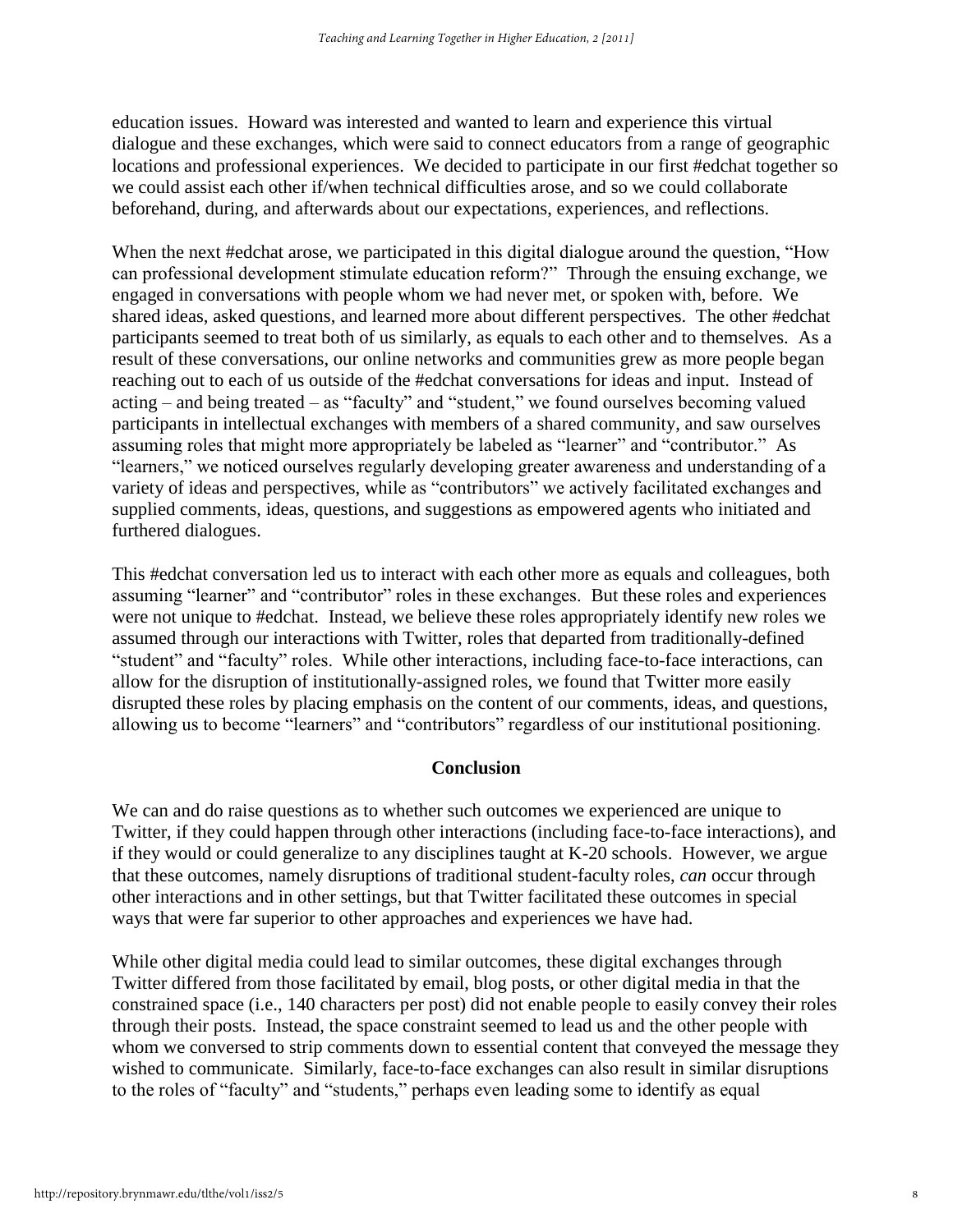"learners" and "contributors;" however, we felt that such disruptions were more quickly accomplished through Twitter than in face-to-face exchanges, and we further speculate that it can be difficult to disrupt established understandings about who is leading and evaluating exchanges in an environment (e.g., the classroom) in which students and faculty have often interacted and experienced hierarchical differences in their roles. Given that institutionally-defined students and faculty often have great familiarity interacting with each other in face-to-face exchanges, we think it can be easier for them to default to traditional roles when dialoguing face-to-face, whereas a service such as Twitter allows for new roles to more easily be cultivated and disrupted.

If our speculation is accurate, then perhaps these disruptions might be less pronounced for people who have more experiences interacting with institutionally-defined "students" or "faculty" through digital media, or perhaps those individuals will more likely approach and enter intellectual exchanges as equals. Additionally, it might mean that these outcomes could change over time as more "faculty" and "students" gain experience and familiarity interacting through Twitter or other digital technologies, possibly in ways that instead reproduce the roles and hierarchical divisions that are often experienced in face-to-face exchanges. These conjectures can be further explored through additional papers and studies that investigate other individuals' reflections and experiences with Twitter in education.

We acknowledge that the outcomes expressed in this text might indeed arise from a multitude of factors that were unique to us, our specific institution, the discipline (education) for which Twitter was used, or a combination of these factors and other ones, but we believe the results could be realized in other settings and disciplines. We see no reason to believe that the benefits and disruptions we experienced should or would be constrained by these factors and believe that the beneficial outcomes we experienced are *possible* for all. We speculate that it would require participants who are willing to, or possibly seek to, disrupt traditional student-faculty roles as well as disciplinary and institutional circumstances that would enable (or, at least, not actively oppose) such disruption. Of course, these ideas can only be supported as more time passes, through similar reflective work by people in other educational settings and more rigorous empirical examinations of the use of Twitter in education. At present, this paper has sought to focus on our experiences, highlighting how Twitter allowed for, and encouraged, practices that supported the productive disruptions we experienced as our traditionally-defined "student" and "faculty" roles transitioned to the roles of "learner" and "contributor." We invite and encourage others to experiment with Twitter and see if it has a similar impact for you and other people with whom you interact. We welcome people to follow us and communicate with us through Twitter at @hglasser and @mpowers3.

### **References**

Ambinder, M. (2009, August 27). A Final Ted Kennedy Innovation: A New Way to Use Twitter. *The Atlantic.* Retrieved from http://www.theatlantic.com/politics/archive/2009/08/afinal-ted-kennedy-innovation-a-new-way-to-use-twitter/23963/